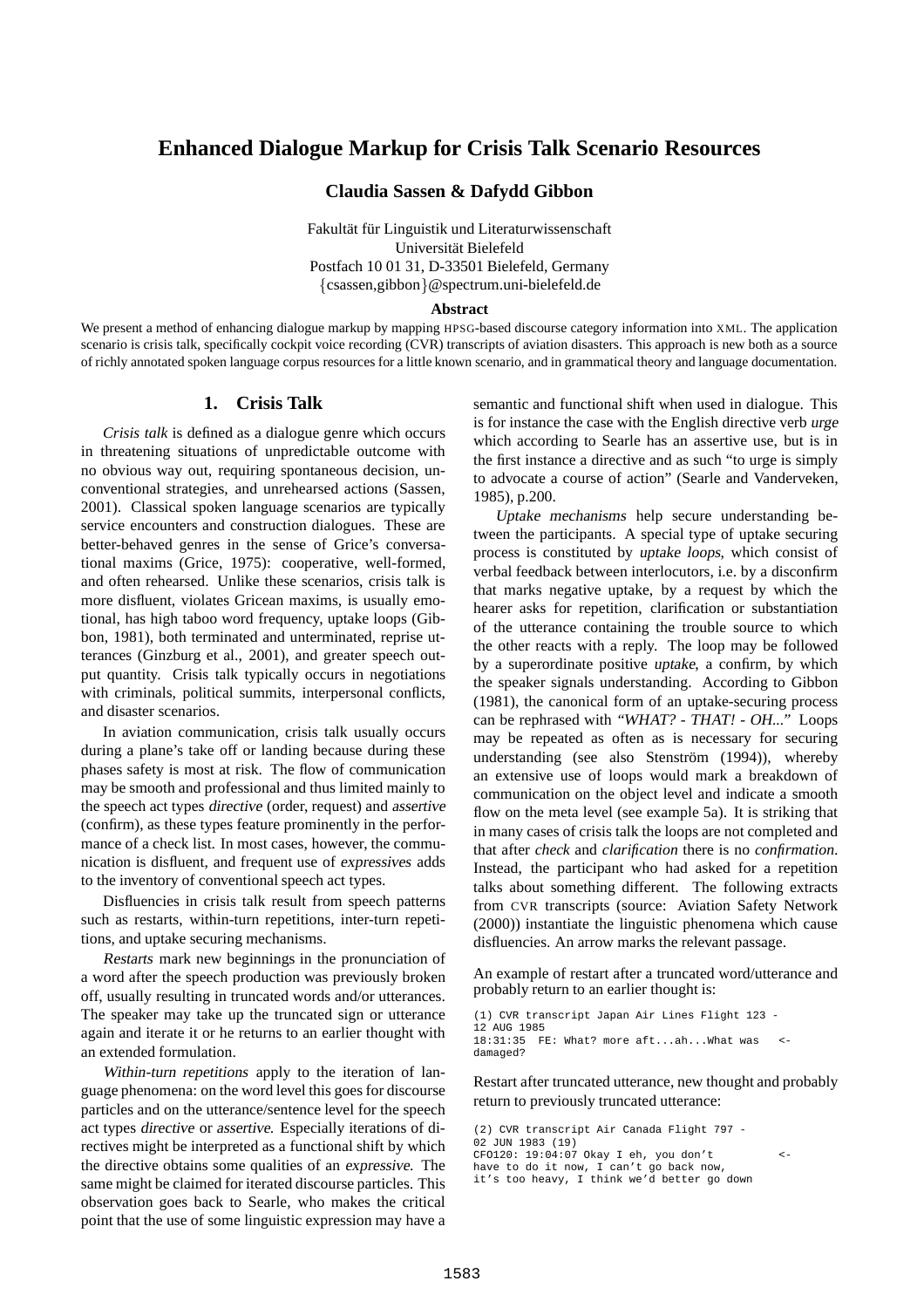### Restart with iteration of last sign of truncated utterance:

(3) CVR transcript Lauda Air Flight 004 - 26 MAY 1991 (34) 23.25:26 CA: Ah, you can tell 'em it, just it's, it's, it's, just ah, no, ah, < it's probably ah wa... ah moisture or something 'cause it's not just, oh, it's coming on and off.

### Uptake loops:

| 14 SEP 1993 (44)      | (4) CVR transcript Lufthansa Flight 2904 -       |              |
|-----------------------|--------------------------------------------------|--------------|
|                       | 15.34:11 PNF Dreh'n weg (turn it away)           | $\leftarrow$ |
|                       | 15.34:12 PF Was? (What?)                         | $\leftarrow$ |
|                       | PNF Dreh ihn weg (turn it away)                  | $\leftarrow$ |
|                       |                                                  |              |
|                       | 15.34:16 PF Scheisse! (shit!)                    |              |
|                       | (5) CVR transcript Avianca Flight 052 -          |              |
| 25 JAN 1990 (31)      |                                                  |              |
|                       | CCP126: 2117:40 One zero.                        |              |
|                       |                                                  |              |
|                       | RXX127: 2117:41 Okay, one zero knots, increasing |              |
|                       | TWR128: 2117:42 Increase, increase!              | $\leftarrow$ |
| CCP129: 2117:42 What? |                                                  | $\leftarrow$ |
|                       | RXX130: 2117:44 Increasing                       | $\leftarrow$ |
| CCP131: 2117:45 What? |                                                  | $\leftarrow$ |
| TWR132: 2117:46 Okay  |                                                  |              |
|                       | (5a) CVR transcript Aviance Flight 052 -         |              |
|                       |                                                  |              |
| 25 JAN 1990 (31)      |                                                  |              |
|                       | CCP086: Did you ever take it out of there?       | $\leftarrow$ |
| CFO087: Huh?          |                                                  | $\leftarrow$ |
|                       | CCP088: Have you ever taken it out of there?     | $\lt$ $-$    |

 $CFO089: Hadn't till now < <sub>5</sub>$ 

#### Within-turn repetition of directives:

(6) AeroPeru B757 off Lima (Peru)  $2000$ 

| - 7. JULI. - 1990                      |              |
|----------------------------------------|--------------|
| CCO257: 00:52:43 (12:26) THE LOWER     | $\lt -$      |
| ONE, THE LOWER ONE, THE LOWER ONE, THE | $\epsilon$ – |
| LOWER ONE, THAT LAST ONE AIR DATA      | $\lt$ $-$    |
| THERE IT IS.                           |              |
| $($                                    |              |
| CCP260: 00:52:52 (12:35) FUCK!         |              |
| BASIC INSTRUMENTS, LET'S GO TO BASIC   | $\lt$ $-$    |
| INSTRUMENTS!                           | $\epsilon$ – |
| $($                                    |              |
| ATC537: 01:11:02 (30:45) GO UP, GO UP  | $\lt$ $-$    |
| IF IT INDICATES PULL UP                | $\lt-$       |
| CCP538: 01:11:05 (30:48) I HAVE IT, I  |              |
| HAVE TT!                               |              |

## Within-turn repetition of assertives:

|                                  | (7) Birgen Air B757 Accident 6 Feb, 1996 |              |
|----------------------------------|------------------------------------------|--------------|
|                                  | HCP094: 0346:52 thrust levers, thrust    |              |
| thrust thrust thrust             |                                          |              |
| HCO095: 0346:54 retard           |                                          |              |
|                                  | HCP096: 0346:54 thrust, don't pull back, |              |
|                                  | don't pull back, don't pullback, don't   |              |
| pull back                        |                                          |              |
| HCO097: 0346:56 okay open open   |                                          | $\epsilon$ – |
| HCP098: 0346:57 don't pull back, |                                          |              |
| please don't pull back           |                                          |              |
| HCO099: 0346:59 open sir, open   |                                          | ← —          |

#### Within-turn repetition of expressives:

|            | (8) CVR transcript United Flight 585 - 03 MAR 1991 |  |  |  |              |
|------------|----------------------------------------------------|--|--|--|--------------|
| $(\ldots)$ |                                                    |  |  |  |              |
|            | CAM027: 09:43:37:4 [Click sound similiar           |  |  |  |              |
|            | to that of a flap lever actuationl                 |  |  |  |              |
|            | CF0028: 09:43:38:4 Oh my God                       |  |  |  | $\epsilon$ – |
|            | [unidentifiable click sound] Oh my God!            |  |  |  | $\epsilon$ - |

### Inter-turn repetition of expressives:

(9) Birgen Air B757 Accident 6 Feb, 1996  $($ HCP102: 0347:03 what's happening <-  $HCO103: 0347:05$  oh what's happening  $\leq$ 

Repetition of discourse particles with the possible function of an expressive:

(10) CVR transcript Japan Air Lines Flight 123 - 12 AUG 1985 (23) 18:31:35 FE: What? more aft...ah...What was damaged? Where? ah...ah...ah... ah... Coat room?

#### Other expressives:

(11) CVR transcript Lufthansa Flight 2904 - 14 SEP 1993 (44) PNF Dreh ihn weg (turn it away)<br>15.34:16 PF Scheisse! (shit!) Scheisse! (shit!)

## **2. Markup Requirements**

For the creation and annotation of a corpus a markup system is necessary. Ideally, it is platform-independent and flexible in that it allows the inclusion of additional elements for special applications. The TEI spoken dialogue transcription guidelines (Sperberg-McQueen and Burnard, 1994) promise to be a suitable starting point. They define a set of generic guidelines for the representation of textual materials in electronic form (poems, drama, spoken dialogue), whether as constituents of a research database or components of non-paper publications. Since the TEI supports loss-free, system-independent interchange, the TEI-scheme would meet the requirement of independence. However, crisis talk scenario requirements are more demanding, and the TEI descriptive elements (Chapter 11) for spoken dialogue transcription are inadequate for crisis talk annotation. A crisis talk markup system clearly needs considerable flexibility. Specifically, crisis talk annotation requires detailed syntactic, semantic and pragmatic features (including deixis, anaphora, speech-act identification, disambiguation and sequencing, and theme-rheme relations). The TEI option, ad hoc DTD modification, is suboptimal, as it is not easy to handle. VERBMOBIL annotation conventions (Gibbon et al. 2000) allow annotation of dialogue acts and some semantic-pragmatic properties, but only cover a small range of the required features, and the notation is not standardised. A principled approach is preferred.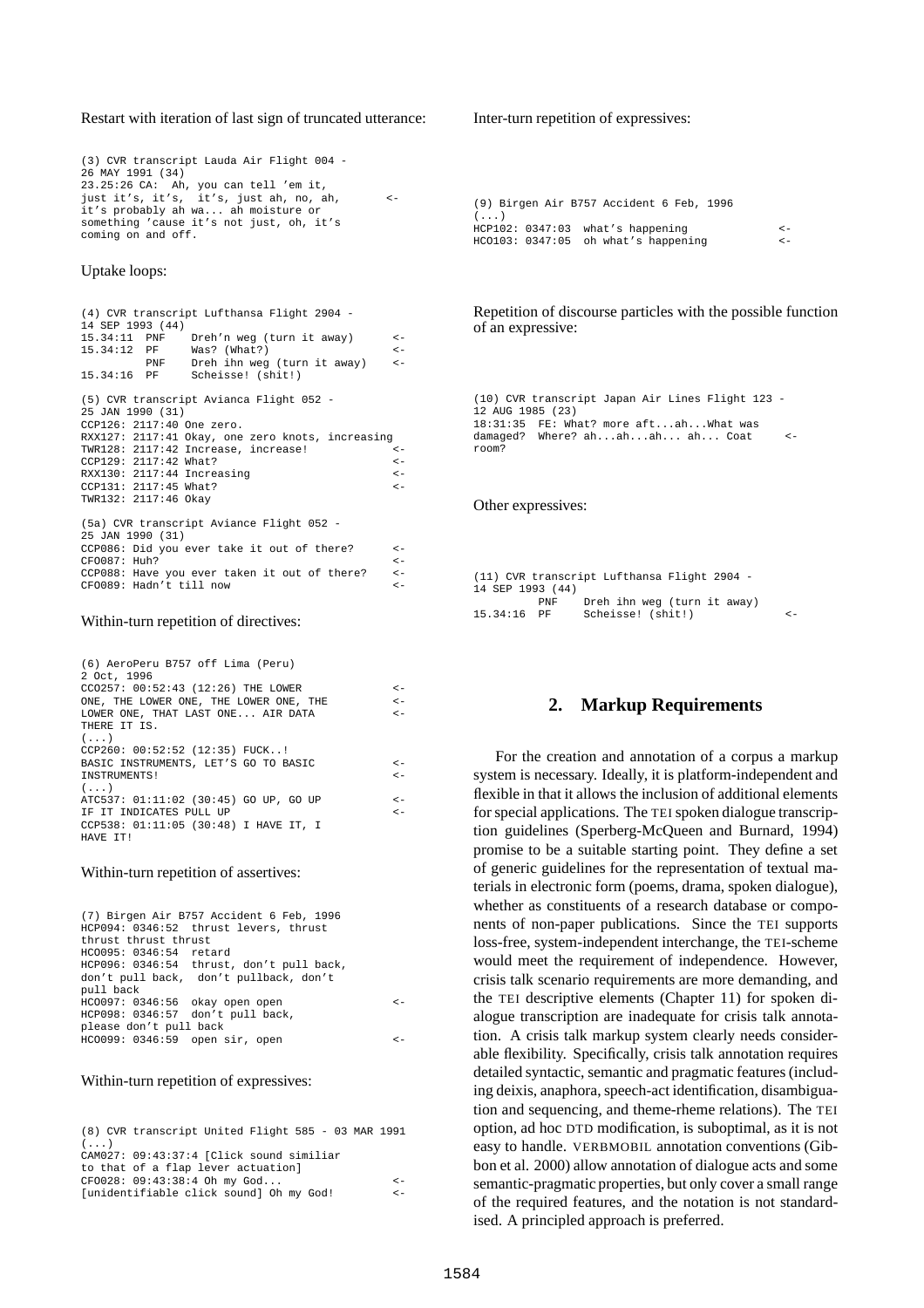

Figure 1: An underspecified tree structure of an illocutionary act that has the *illocutionary force* (*F*) as head-daughter and *proposition* (*P*) as the head-daughter's sister.



Figure 2: An HPSG-based entry of an item of type *illocutionary force* (*F*). Legend: SUCCESS=conditions of success (Searle and Vanderveken, 1985), I/O=input-output condition, POINT=illocutionary point condition, A=action,  $a_i$ =speaker, E=elicitation,  $b_i$ =hearer, P=proposition, MODE $P_{OINT}$ =mode of achievement of the illocutionary point, i=context, STRENGTH $_{POINT}$ =degree of strength of the illocutionary point, PREPI–III=preparatory condition, Aut=authority, Cap=capability, C=common knowledge, W=want, STRENGTH<sub>SINCERITY</sub>=degree of strength of the sincerity condition, CONX=context,



PUNC=punctuation,  $VF_{utt}$ =verb of utterance in first TEMPREF=temporal reference, PHON=phonology, Figure 3: An HPSG-based entry for the item of type *proposition* (*P*). Legend: MAJ=major feature (Pollard and Sag, 1987), REF=reference, PRED=predication, position, ORTH=orthography

## **3. Linguistic Basis for Annotation**

One strategy we judge suitable for developing markup extensions in a principled way starts from a linguistic analysis and an attribute-value HPSG-formalism (Pollard and Sag, 1987). However, the rules and principles of HPSG do not capture the structure of many aspects of sentence performance, let alone dialogues, i.e. linguistic structures constituted by more than one speaker. Moreover, natural language dialogues can hardly be captured by HPSG, since it is oriented towards the ideal speaker/hearer of the Chomsky paradigm and not tuned to the performance of imperfect beings. Consequently, the HPSG formalism has to be extended.

An early attempt at modelling spoken language is an HPSG-based model of Prosody Particle-pairs that integrates the description of discourse particles and their intonation into a lexicon for spoken language applications (Gibbon and Sassen, 1997). In the resulting HPSG-based sign which is a composite lexical entry the items prosody and discourse particle jointly function as a complex discourse control sign which has a four-dimensional structure  $\langle$  SYN, DTRS, SURF, SEM) with two compositional and two interpretative dimensions. The compositional dimensions refer to the syntactic features of the sign such as its distribution in the immediate linguistic context (SYN) and to its internal components of which it is constituted (DTRS). The interpretative dimensions stand for its surface representation (SURF) including aspects of orthography and word order (also its phonetic and perhaps gestural realisation) and for its semantic (SEM) features that include contextual properties.

Figures 1, 2 and 3 jointly endeavour to model the utterance *thrust levers* (see Example 7) from the crisis talk scenario of the Birgen Air B757 Accident (6 Feb, 1996) by an HPSG-based sign. Figure 1, an underspecified structure, takes up the idea of a four-dimensional approach and further extends the HPSG-conventions: it is a complex sign that breaks down into the item of type *illocutionary force (F)* and of type *proposition (P)* whose semantic attributes together form the semantic attribute of the complete sign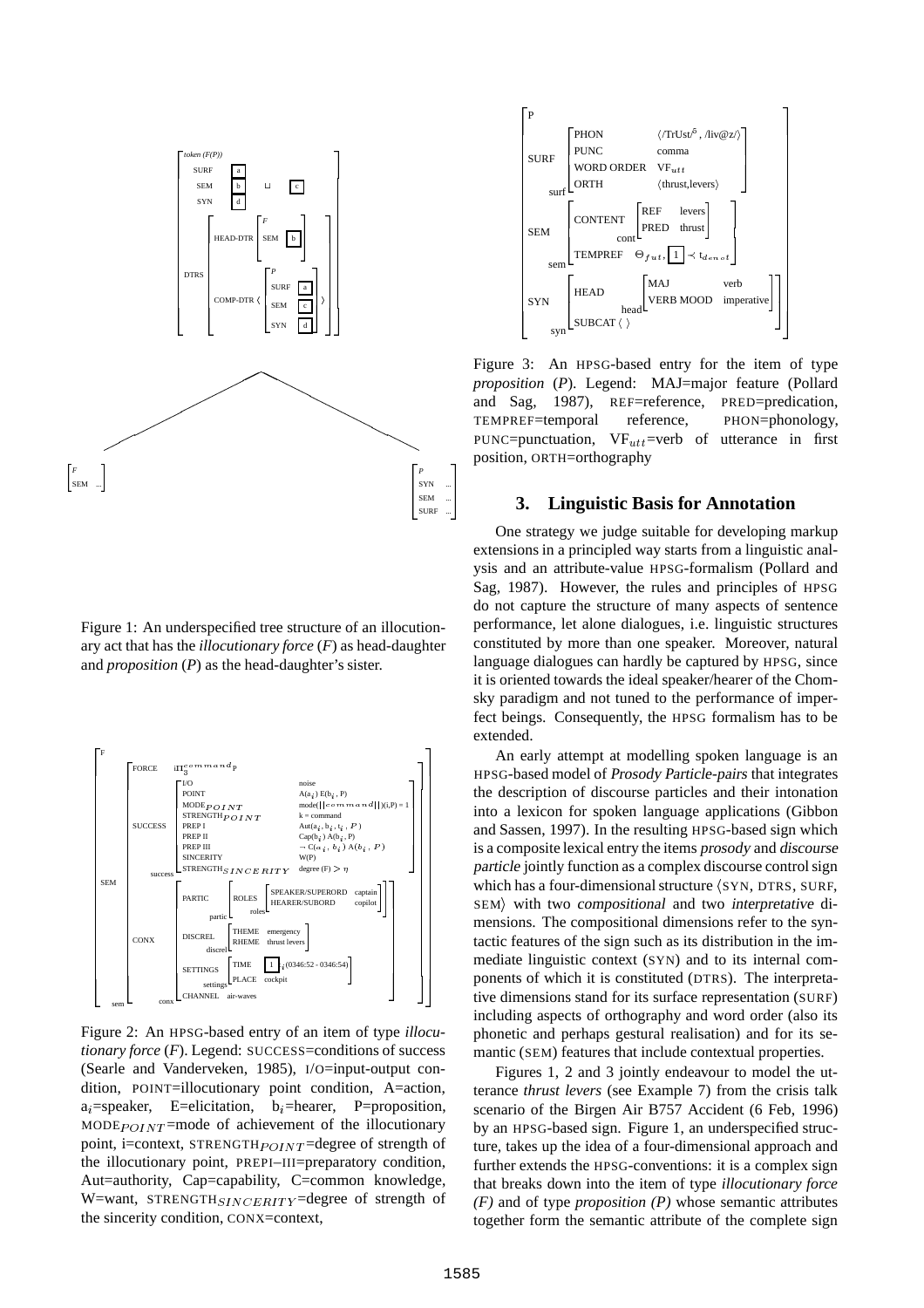(see also Sassen (2001)). While P (see Figure 3) represents the sentence and thus applies to the traditional HPSGinventory, F (see Figure 2) pertains to the utterance level and surpasses traditional HPSG. New is, for instance, the SUCCESS-attribute. It is included under the SEM-attribute of the illocutionary force and comprises as its substructures Searle's *conditions of success* which serve to unequivocally identify the current speech act (Searle and Vanderveken, 1985). Further essential attributes which have been added are the CONX-attribute, in order to characterise contextual features such as the participants' roles, the discourse relations *theme* and *rheme*, settings and the communication channel. The proposition contains the additional semantic substructures CONT for the content features *reference* and *predication* and TEMPREF in order to determine temporal relations of utterance and action.

The token *thrust levers* has been chosen as the sample utterance since it is a central feature of crisis talk, i.e. part of a turn in which a directive is repeated. As the speaker continues he takes up his directive again in a reduced form in that he iterates the indirect imperative *thrust*, which we categorise for the present purposes as a verb. The repetition is represented by the PHON-attribute as a substructure of SURF whereby the verb is marked by a superscript as a component that occurs more than once. Like uptake loops a repeated directive can be represented as part of a finite state dialogue model.

# **4.** XML **as a Denotational Semantics for a Linguistic Description: Application and Results**

XML uses an attribute value archiving and retrieval formalism, and is potentially flexible enough to be suitable for fulfilling crisis talk annotation requirements. We define XML attribute-value structures formally as a denotational semantics for an HPSG-type attribute-value description. XML annotation has been criticised for lacking a valid semantics. We handle this problem by using XML simply as algebra for domain structuring in a semantic document model. Together with the appropriate processing mechanisms, XML also provides an operational semantics for the attribute-value description. We have applied this approach to an extensive crisis talk corpus of CVR data that comprises 80 dialogues. Initially, categories were developed heuristically during actual annotation and later formulated in HPSG-style constraints. Starting with a basic XML data annotation, and based on the attribute-value description, an extended DTD was developed and the basic dialogue annotations enhanced semi-automatically. In a sense, our procedure extends, formalises and operationalises the older TEI proposal to formulate markup in terms of feature structures. The following section exemplifies in what way mapping HPSG into XML is achieved. An overview of the steps applied are given first:

- basic XML annotation of a transcribed dialogue fragment,
- creation of the corresponding DTD,
- description of an utterance of the dialogue fragment in HPSG-based, notation (see Figures 1, 2 and 3 )
- rewriting the HPSG-based sign as an XML feature structure including its DTD
- enhancing the XML document instance and its DTD
- validation of the DTDs.

A basic XML dialogue annotation of the transcript lookslike this:

```
<?xml version="1.0" standalone="no"?>
<!DOCTYPE transcript SYSTEM "transcript.dtd">
<transcript>
 <title>Birgen Air B757 Accident 6 Feb, 1996
  \epsilon/titles
 <speaker>HCP</speaker>
 <turn-id>094</turn-id>
  <time>0346:52</time>
  <turn>thrust levers, thrust thrust thrust thrust
 </turn>
 <speaker>HCO</speaker>
  <turn-id>095</turn-id>
 <time>0346:54</time>
  <turn>retard</turn>
</transcript>
```
#### The corresponding DTD is:

```
<!ELEMENT transcript (title,(speaker,turn-id,time,turn)+)>
<!ELEMENT title (#PCDATA)>
<!ELEMENT speaker (#PCDATA)>
<!ELEMENT turn-id (#PCDATA)>
<!ELEMENT time (#PCDATA)>
<!ELEMENT turn (#PCDATA)>
```
An enriched DTD containing the enhancements of Figures 1, 2 and 3 is formulated as follows:

```
<!ELEMENT transcript (title,(speaker,turn-id,turn)+)>
<!ELEMENT title (#PCDATA)>
<!ELEMENT speaker (#PCDATA)>
<!ELEMENT turn-id (#PCDATA)>
<!ELEMENT turn (token)>
<!ELEMENT token (f,p)>
<!ATTLIST token surf IDREF #REQUIRED
                sem IDREF #REQUIRED
                syn IDREF #REQUIRED>
 <!ELEMENT f (fsem)>
   <!ELEMENT fsem (force,success,conx)>
  <!ATTLIST fsem occ IDREF #REQUIRED>
   <!ELEMENT force (#PCDATA)>
   <!ELEMENT success (i-o,point,mode-point,strength-point,
                      prepI, prepII, prepIII, sincerity,
                      strength-sincerity)>
    <!ELEMENT i-o (#PCDATA)>
    <!ELEMENT point (#PCDATA)>
    <!ELEMENT mode-point (#PCDATA)>
    <!ELEMENT strength-point (#PCDATA)>
    <!ELEMENT prepI (#PCDATA)>
    <!ELEMENT prepII (#PCDATA)>
    <!ELEMENT prepIII (#PCDATA)>
    <!ELEMENT sincerity (#PCDATA)>
    <!ELEMENT strength-sincerity (#PCDATA)>
    <!ELEMENT conx (partic,discrel,settings,channel)>
  <!ELEMENT partic (roles)>
   <!ELEMENT roles (speakersubord,hearersubord)>
    <!ELEMENT speakersubord (#PCDATA)>
    <!ELEMENT hearersubord (#PCDATA)>
  <!ELEMENT discrel (theme,rheme)>
   <!ELEMENT theme (#PCDATA)>
   <!ELEMENT rheme (#PCDATA)>
  <!ELEMENT settings (time?,place)>
   <!ELEMENT time (#PCDATA)>
   <!ATTLIST time occ ID #REQUIRED>
   <!ELEMENT place (#PCDATA)>
  <!ELEMENT channel (#PCDATA)>
```
<sup>&</sup>lt;!ELEMENT p (psurf,psem,psyn)> <!ELEMENT psurf (phon,punc?,word-order,orth)>